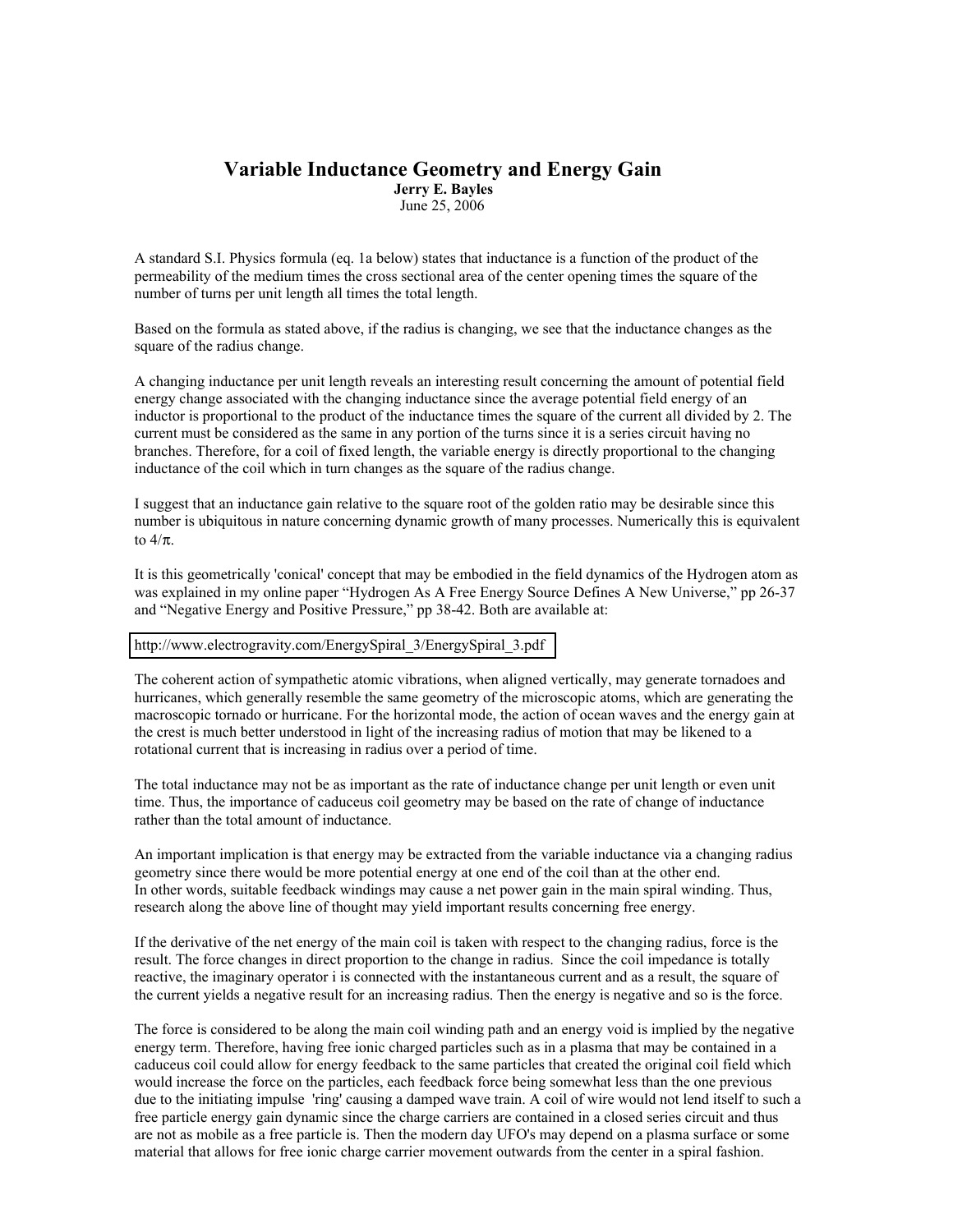The center of the ancient vamina craft supposedly utilized a caduceus coil, which has a center shaft aligned vertically. The Bob Lazar S-4 craft and the Roswell craft both have a vertical shaft in the center of the craft as well. See: http://www.electrogravity.com/index2.html . I propose that the vertical shaft may serve as a pulse generator/wave guide for 'ringing' the external inductive surface. Therefore, the vertical center shaft may provide a fixed polarity pulse of energy, which transits a super conductive waveguide path to the craft's surface.

The external inductive surface of the craft might also be a deposited film, high temperature super conductive spiral wound coil and form a nearly flat spiral conductor, such as the power transmitter that Tesla was going to implement for power transmission at Wordencliff. The flat spiral gives the maximum inductance change per change of the coil radius, which translates to the greatest possible energy differential across the coil. This would induce the maximum amount of energy from energy space per 'ring' cycle of the quarter-wave coil. Around the rim of the craft, a winding connected to another winding wrapped around the top of the spiral winding may be utilized so that the gain in energy could be fed back to the beginning of the main winding.

I am proposing this scheme to be similar to the voltage increase of the Di-Rod electrostatic generator, only the doubling of magnetic energy instead of electrostatic potential with each cycle.

A recent experiment by me has indicated a small increase of energy with a feedback coil as described above utilizing a sloping gradient coil with the feedback coils mounted at the top and bottom of the Tesla style cone shaped coil. Another interesting result is a self-resonance, where the coil is freely resonating with a naturally occurring pulse coming from the Earth's field? The source has yet to be determined exactly.

## **Mathematical Caduceus Coil Model**

Let the geometry of a circular coil of changing radius be examined for related dynamic force. First, a formula for inductance is stated and then the average potential energy is found by taking 1/2 the inductance times the current squared in the coil. Note that n is the turns per unit length.

(Below inductance formula ∆Lind format from Modern Technical Physics, (Beiser) copyright 1966, p. 454.)

$$
\Delta L_{ind} = \mu_0 \cdot n^2 \cdot \lgth \cdot \pi \cdot \Delta r^2
$$
 [a] Then: 
$$
\Delta E_{pot} = \frac{1}{2} \cdot \left( \mu_0 \cdot n^2 \cdot \lgth \cdot \pi \cdot \Delta r^2 \right) \cdot \left( \frac{q_0}{\Delta t} \right)^2
$$
 [b] [b]

Energy (work) equals force times distance. Therefore, the force dynamic is directly proportional to the change in coil radius for a constant time related current.

$$
\Delta F_{rdyn} = \frac{d}{d \Delta r} \left[ \frac{1}{2} \cdot \left( \mu_0 \cdot n^2 \cdot 1 \text{gth} \cdot \pi \cdot \Delta r^2 \right) \cdot \left( \frac{q_0}{\Delta t} \right)^2 \right] \qquad \text{simplifies to} \qquad \Delta F_{rdyn} = \mu_0 \cdot n^2 \cdot 1 \text{gth} \cdot \pi \cdot \Delta r \cdot \frac{q_0^2}{\Delta t^2} \qquad \qquad 2)
$$

Then for a standard fixed length, the force is directly proportional to the change in radius, ∆r.

$$
\mu_0 := 4 \cdot \pi \cdot 1 \cdot 10^{-07} \cdot \frac{\text{henry}}{\text{m}} \qquad \Delta r := 0.0381 \cdot \text{m} \qquad q_0 := 1.602 \cdot 10^{-19} \cdot \text{coul} \qquad \Delta t := 1.0 \cdot 10^{-06} \cdot \text{sec}
$$

$$
lgth := .5 \cdot m
$$
 N := 1000 n :=  $\frac{N}{lgth}$  n = 2 \cdot 10<sup>3</sup> · m<sup>-1</sup> (Turns per meter.)

Note that ∆r is positive which indicates an increasing radius along the coil length.